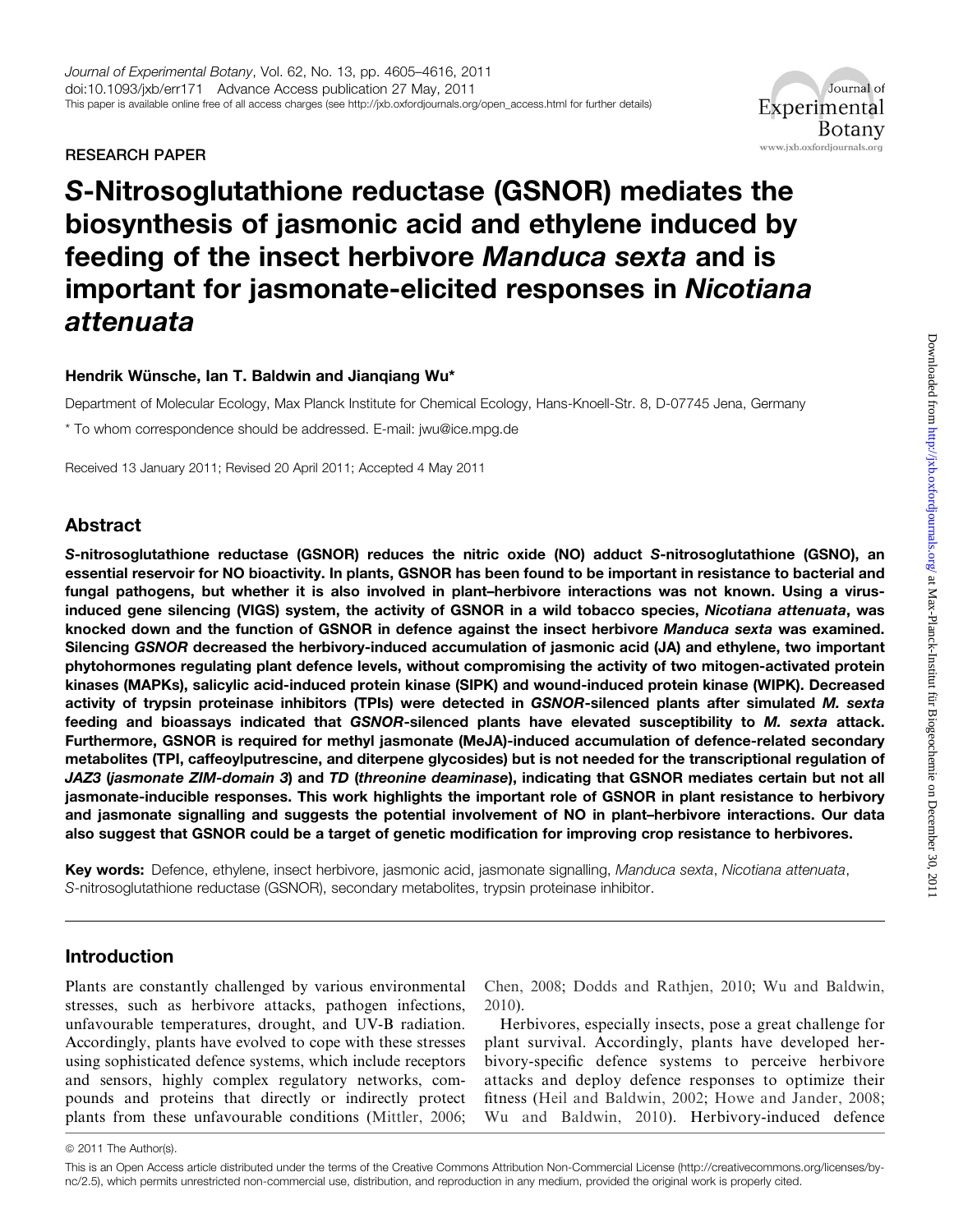responses have been intensively studied in Nicotiana attenuata, a native annual plant of the semi-arid deserts which ranges from northwest Mexico, east to the Great Basin and north to southern Canada ([Baldwin, 2001;](#page-9-0) [Kessler and Baldwin, 2002\)](#page-10-0). Feeding of Manduca sexta, a specialist herbivore for N. attenuata, or the application of M. sexta larval oral secretions (OS) on wounded leaves activates signalling cascades that involve the activation of the mitogen-activated protein kinases (MAPKs), salicylic acid-induced protein kinase (SIPK) and wound-induced protein kinase (WIPK), and bursts of jasmonic acid (JA), JA-isoleucine conjugate (JA-Ile), salicylic acid (SA), and ethylene (Kang et al.[, 2006](#page-10-0); [Von Dahl](#page-11-0) et al., 2007; [Wu](#page-11-0) et al.[, 2007\)](#page-11-0).

Many studies in Arabidopsis, tomato, and N. attenuata have demonstrated the critical roles of JA biosynthesis and signalling for herbivory-induced defences ([McConn](#page-10-0) et al., [1997;](#page-10-0) [Halitschke and Baldwin, 2003;](#page-9-0) Li et al.[, 2004,](#page-10-0) [2005;](#page-10-0) [Paschold](#page-11-0) et al., 2007). Importantly, JA-Ile, but not JA, activates most of the JA-induced responses [\(Staswick and](#page-11-0) [Tiryaki, 2004](#page-11-0)). JAZs (jasmonate ZIM-domain proteins) form complexes with MYC2, the major activator of JA-induced transcriptional responses, and thus inhibit the activity of MYC2. Binding of JA-Ile to the COI1 (coronatine insensitive1) receptor facilitates the degradation of the JAZs by the  $SCF<sup>(COII)</sup>$  ubiquitin ligasemediated pathway and, in turn, releases MYC2 which activates downstream responses (Chini et al.[, 2007](#page-9-0); [Thines](#page-11-0) et al.[, 2007\)](#page-11-0). In N. attenuata, several compounds have been identified to be important for direct defence against herbivores. These include trypsin proteinase inhibitors (NaTPIs) [\(Zavala and Baldwin, 2004](#page-11-0); [Zavala](#page-11-0) et al., 2004), nicotine ([Steppuhn](#page-11-0) et al., 2004), diterpene glycosides (DTGs) (Jassbi et al.[, 2008](#page-10-0); [Heiling](#page-10-0) et al., 2010), and the phenylpropanoid–polyamine conjugate caffeoylputrescine (CP) (Kaur et al.[, 2010](#page-10-0)). Silencing the JA-Ile receptor COI1 greatly impairs the accumulation of these metabolites and dramatically attenuates N. attenuata's resistance against M. sexta attack in the greenhouse and in nature ([Paschold](#page-11-0) et al., 2007). The function of SA in resistance to chewing insects remains largely elusive [\(Wu and Baldwin,](#page-11-0) [2010\)](#page-11-0), although in some plant–herbivore interactions, SA appears to suppress JA accumulation ([Diezel](#page-9-0) et al., 2009). Compared with JA, the gaseous hormone ethylene seems to play a minor role [\(Wu and Baldwin, 2010](#page-11-0)): ethylene potentiates JA-inducible proteinase inhibitors in tomato ([O'Donnell](#page-10-0) et al., 1996) and reduces M. sexta herbivory-induced nicotine accumulation in N. attenuata [\(Kahl](#page-10-0) et al., [2000;](#page-10-0) [Von Dahl](#page-11-0) et al., 2007).

Emerging evidence has revealed other small molecules in the regulatory networks in plant–herbivore interactions ([Wu and Baldwin, 2009](#page-11-0), [2010](#page-11-0)). In tomato, reactive oxygen species (ROS) are important for the transcript accumulation of several herbivore-resistant genes [\(Orozco-Cardenas](#page-10-0) et al.[, 2001;](#page-10-0) Sagi et al.[, 2004\)](#page-11-0). Moreover, nitric oxide (NO), one of the reactive nitrogen species (RNS), seems to be also involved in herbivore defences. Wounding induces NO production in marine macroalgae (Ross et al.[, 2006\)](#page-11-0) and in

Arabidopsis epidermal cells (Huang et al.[, 2004](#page-10-0)). NO negatively regulates proteinase inhibitor transcript levels after wounding, systemin, oligosaccharides, and JA treatment ([Orozco-Cardenas and Ryan, 2002\)](#page-11-0). NO is highly diffusible and reactive and it readily nitrosylates cysteine (S-nitrosylation) and tyrosine (tyrosine nitration) residues in various proteins ([Lindermayr](#page-10-0) et al., 2005; [Besson-Bard](#page-9-0) et al.[, 2008](#page-9-0)). Importantly, S-nitrosylation has been considered to be an important prototypic, redox-based, posttranslational protein modification [\(Stamler](#page-11-0) et al., 2001; Wang et al.[, 2006\)](#page-11-0). However, how NO regulates plant resistance to biotic stresses is still unknown, and very likely protein S-nitrosylation by NO plays a critical role ([Feechan](#page-9-0) et al., 2005; [Lindermayr](#page-10-0) et al., 2005; [Grennan,](#page-9-0) [2007\)](#page-9-0).

Although a bona fide NO synthase has yet to been identified in higher plants, at least three genes are associated with NO levels: NOA1 (nitric oxide associated1), NR (nitrate reductase), and GSNOR (S-nitrosoglutathione reductase) ([Besson-Bard](#page-9-0) et al., 2008; [Wilson](#page-11-0) et al., 2008). Unlike NOA and NR, which are positively associated with NO levels in plants ([Yamasaki and Sakihama, 2000](#page-11-0); Guo et al.[, 2003](#page-9-0)), GSNOR is located in a NO removal pathway: NO rapidly reacts with glutathione and forms S-nitrosylated glutathione (GSNO), and GSNO is further metabolized into the oxidized glutathione disulphide  $(GSSG)$  and  $NH<sub>3</sub>$  by  $GSNOR$ (Wilson et al.[, 2008\)](#page-11-0). Consistent with the biochemical property of GSNOR, the Arabidopsis gsnor mutant exhibits elevated NO levels, stunted growth, impaired flower development, and compromised thermotolerance (Lee [et al.](#page-10-0), [2008\)](#page-10-0). Apart from its role in plant development and interaction with abiotic environmental factors, GSNOR also positively controls plant immunity to Pseudomonas syringae pv. tomato DC3000, Blumeria graminis (powdery mildew), and Hyaloperonospora parasitica (downy mildew) [\(Feechan](#page-9-0) et al.[, 2005\)](#page-9-0). By contrast, compared with the wild type, Arabidopsis antisense GSNOR plants are less susceptible to Peronospora parasitica Noco2 (oomycete) ([Rusterucci](#page-11-0) et al., [2007\)](#page-11-0).

Although the function of GSNOR in plant–pathogen interactions has been explored, its role in plant defence against herbivores was unknown. A reverse genetic approach was used here to investigate the function of GSNOR in N. attenuata's inducible defence against the specialist herbivore *M. sexta*. Virus-induced gene silencing (VIGS) was used to knock down the transcripts of NaGSNOR, and traits important in herbivore resistance were examined. It was found that silencing NaGSNOR attenuates woundingand simulated herbivory-induced levels of phytohormones that regulate plant resistance levels and, accordingly, decreased accumulation of the defensive compound NaTPI was detected in NaGSNOR-silenced plants. Moreover, many, but not all jasmonate-inducible responses are compromised in NaGSNOR-silenced plants, indicating the involvement of NaGSNOR in transducing certain jasmonateinduced responses. Taken together, our data highlight the important role of NaGSNOR in plant defence against herbivores.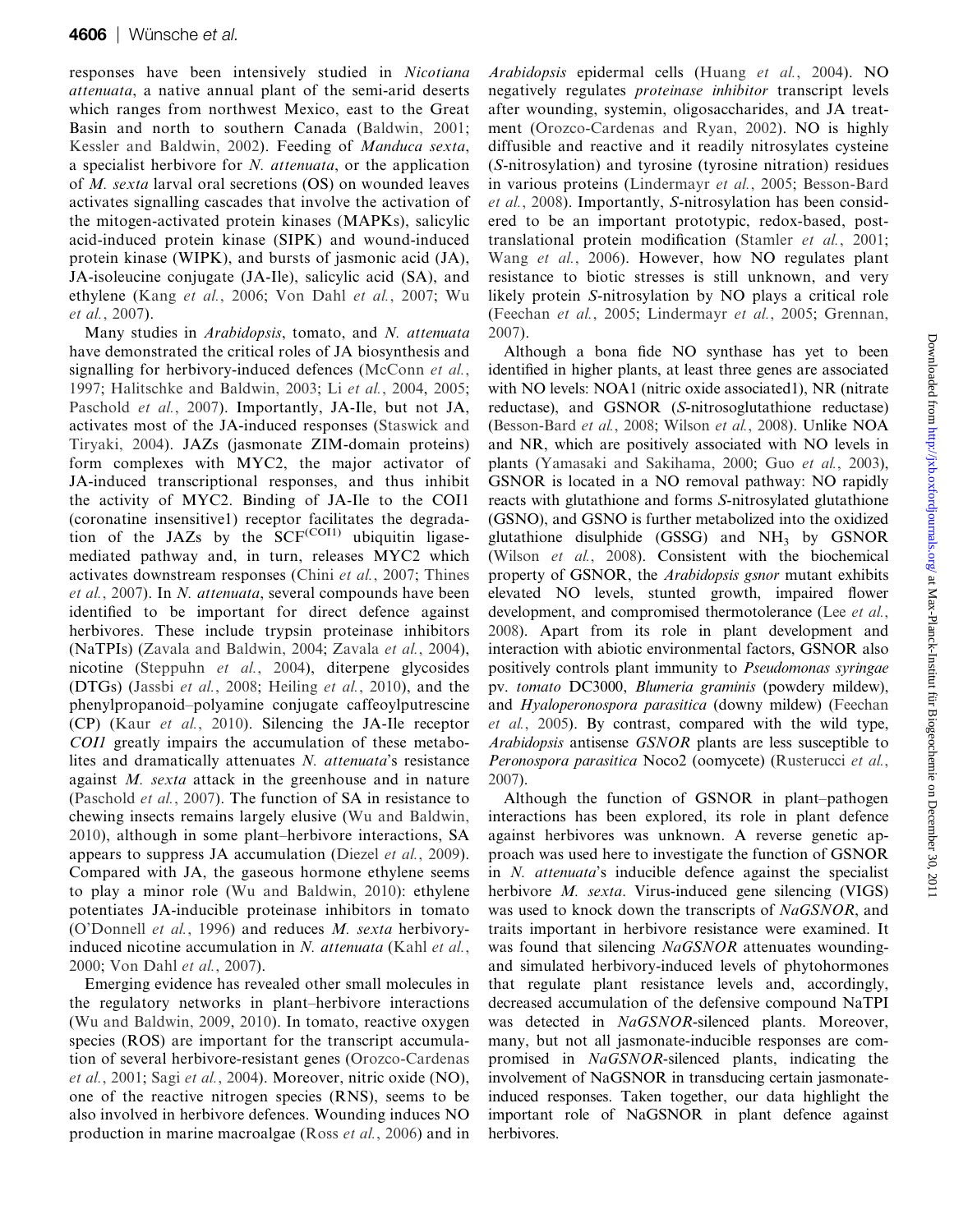## Materials and methods

#### Plant growth, plant treatment, and herbivore performance assay

Seeds of N. attenuata Torr. Ex Watts were from a line that had been inbred for 30 generations. Germination and plant cultivation followed Krügel et al. (2002). Plants were transferred into  $1.0\ 1$ pots 20 d after germination on Petri dishes, and were grown in a climate chamber at 22  $\degree$ C and under 65% humidity. Light (16 h  $d^{-1}$ ) was provided by Philips Sun-T Agro 400 sodium lights (Philips, Turnhout, Belgium). Herbivory was simulated by wounding the rosette sink–source transition leaves of N. attenuata with a pattern wheel and immediately applying 20 µl of 1/5 diluted oral secretions (OS) (W+OS) from  $M$ . sexta to the puncture wounds; plants whose puncture wounds were treated with  $20 \mu$  of water (W+W) were used for comparison. For treatment with methyl jasmonate (MJ), MJ was dissolved in heat-liquefied lanolin (5 mg  $(m^{-1})$  and 20 µl of MJ-lanolin paste was applied to the basal part of a leaf; leaves treated with  $20 \mu l$  of pure lanolin served as controls. All samples were immediately frozen in liquid nitrogen after harvesting and stored at  $-80$  °C until analyses. Neonate M. sexta larvae from laboratory colonies were placed on plants (one larvae per plant, 30 replicated plants), and the larval masses were measured on days 4, 9, and 14.

#### Cloning of NaGSNOR, virus-induced gene-silencing, and Southern blotting analysis

No GSNOR sequences from Nicotiana spp. were deposited in the GenBank; therefore an Arabidopsis AtGSNOR (At5g43940) sequence was used to blast against the TIGR Plant Transcript Assemblies [\(http://plantta.jcvi.org/](http://plantta.jcvi.org/)). A 1.48 kb tobacco NtGSNOR sequence was found (Plant TA Accession: TA13797\_4097). The partial sequence of NaGSNOR was amplified from N. attenuata  $cDNA$  by PCR with primer pair NaGNSOR-1 (5 $'-GAACCCAA-$ CAAGCCTCTGGT-3') and NaGSNOR-2 (5'-CATCCACCTT-GATTTCCTTCT-3'), which were designed according to the sequence of NtGSNOR. The amplified fragment was cloned into the pJET1.2 vector (Fermentas, St Leon-Rot, Germany) and sequenced.

A 326 bp fragment of NaGSNOR was cloned into the pTV00 vector to generate the pTV–NaGSNOR construct, which was then transformed into Agrobacterium tumefaciens [\(Ratcliff](#page-11-0) et al., [2001](#page-11-0)). Virus-induced gene silencing was done according to [Saedler](#page-11-0) [and Baldwin \(2004\).](#page-11-0) The initiation of silencing was visually monitored using phytoene desaturase (NaPDS)-silenced plants, which showed a photo-bleaching phenotype about 2 weeks after inoculation with A. tumefaciens carrying pTV-NaPDS [\(Saedler](#page-11-0) [and Baldwin, 2004\)](#page-11-0).

The restriction enzymes EcoRI, HindIII, EcoRV, and XbaI were used to digest DNA of N. attenuata. Five micrograms of digested DNA were separated on a 1% agarose gel and then were further blotted on to a nylon membrane. Hybridization was performed according to Wu et al. [\(2006\)](#page-11-0) using a probe prepared by PCR amplification of a partial NaGSNOR sequence with the primer pair NaGSNOR-F1 (5'-CCTCTGGTGATCGAGGATGT-3') and NaGSNOR-R1 (5'-TCTCCTGGCTGAACCTCAGT-3').

#### Quantitative real-time PCR (qRT-PCR)

TRIzol reagent (Invitrogen, Carlsbad, CA, USA) was used to extract RNA. cDNA samples were synthesized from 500 ng of total RNA using the Superscript II reverse transcriptase (Invitrogen). qRT-PCR analyses were performed on a Stratagene MX3005P (Agilent Technologies, Santa Clara, CA, USA) using qPCR SYBR Green kits (Eurogentec, Seraing, Belgium). An N. attenuata actin gene NaActin was used to normalize the variation of cDNA concentrations. All qRT-PCR experiments were performed using five biological replicates. The sequences of primer pairs are listed in [Supplementary Table S1](http://jxb.oxfordjournals.org/cgi/content/full/err171/DC1) at JXB online.

#### GSNOR activity assay

GSNOR activity was measured spectrophotometrically at 340 nm using a modified method as described in [Sakamoto](#page-11-0) et al. (2002). In brief, approximately 30 mg of ground leaf tissue were extracted with 300  $\mu$ l of 50 mM HEPES buffer (pH 8) containing 20% glycerol,  $10$  mM  $MgCl<sub>2</sub>$ ,  $1$  mM EDTA,  $1$  mM EGTA,  $1$  mM benzamidine, and 1 mM *e*-aminocaproic acid. The samples were centrifuged at 4  $\degree$ C, 16 000 g for 15 min and the supernatants were further desalted using protein desalting spin columns (Thermo Fischer Scientific, Rockford, IL, USA). Protein concentrations were determined and 30  $\mu$ l of desalted protein samples containing about 70–120 µg of proteins were added to 300 µl of assay mix  $[20]$ mM TRIS-HCl (pH 8), 0.2 mM NADH, and 0.5 mM EDTA]. The NADH decomposition without GSNO was observed for 75 s. The enzymatic reaction was started by adding 10 µl of a GSNO solution into the assay mix to achieve a final GSNO concentration of  $400 \mu M$ . The resulting GSNOR activity was expressed as nmol NADH degraded min<sup>-1</sup> mg<sup>-1</sup> protein.

#### In-gel kinase activity assay

Each protein sample was extracted from pooled leaves from five replicated plants. About 100 mg of leaf tissue were resuspended in 300 µl of extraction buffer [100 mM HEPES pH 7.5, 5 mM EDTA, 5 mM EGTA, 10 mM  $Na<sub>3</sub>VO<sub>4</sub>$ , 10 mM NaF, 50 mM b-glycerolphosphate, 1 mM phenylmethylsulphonyl fluoride, 10% glycerol, one proteinase inhibitor cocktail tablet per 10 ml extraction buffer (Roche, Mannheim, Germany)]. Samples were centrifuged at 4  $\degree$ C, 13 000 g for 20 min and the supernatants were transferred to fresh tubes. Protein concentrations were measured using the Bio-Rad Protein Assay Dye Reagent (Bio-Rad, Hercules, CA, USA) with BSA (Sigma-Aldrich, Hamburg, Germany) as a standard. Ten micrograms of total protein from each sample were used for in-gel kinase activity assay according to a procedure described by [Zhang](#page-11-0) [and Klessig \(1997\)](#page-11-0). The image of in-gel kinase activity assays were obtained on a phosphorimager (FLA-3000 phosphor imager system, Fuji Photo Film, Stamford, CT, USA). The same amount of each sample was run on a duplicated gel without the kinase substrate myelin basic protein and the gel was stained with the GelCode Blue Safe Stain reagent (Thermo Fisher Scientific).

#### Quantification of JA, JA-Ile, SA, ethylene, and direct defence metabolites

Five biological replicates were used for quantification of JA, JA-Ile, and ethylene. For JA and JA-Ile analysis, about 100 mg of frozen and briefly crushed leaf tissue were added to 2 ml Eppendorf tubes containing 1 g of ceramic beads (MP Biomedicals, Illkirch, France). After adding 1 ml of ethyl acetate which contained 200 ng of JA[D<sub>2</sub>], 40 ng of JA- $[^{13}C_6]$ Ile, and 40 ng of SA[D4] as internal standards, the tissue was homogenized on a Geno/Grinder 2000 at 1700 strokes  $min^{-1}$  for 2 min (SPEX CertiPrep, Metuchen, New Jersey, USA). After 10 min centrifugation at  $4 \text{ }^{\circ}$ C and 13 000 g, the supernatants were transferred to fresh tubes and completely dried on a vacuum dryer (Eppendorf, Hamburg, Germany). The pellets were extracted with 500  $\mu$ l of 70% (v/v) methanol, and samples were cleared with another centrifugation step. An HPLC-MS/MS (Varian, Palo Alto, CA, USA) was used to analyse the concentration of JA and JA-Ile in the supernatants. For ethylene quantification, five leaves were untreated as controls or were treated with W+OS and, after recording their fresh mass, they were immediately sealed in a 250 ml three-neck round bottom flask for 4 h under light. The ethylene contents in the flasks were measured on a photoacoustic laser spectrometer (INVIVO, Sankt Augustin, Germany) by comparing sample ethylene peak areas with peak areas generated by an ethylene standard [\(Von Dahl](#page-11-0) et al., 2007). Five replicates were done for ethylene measurements.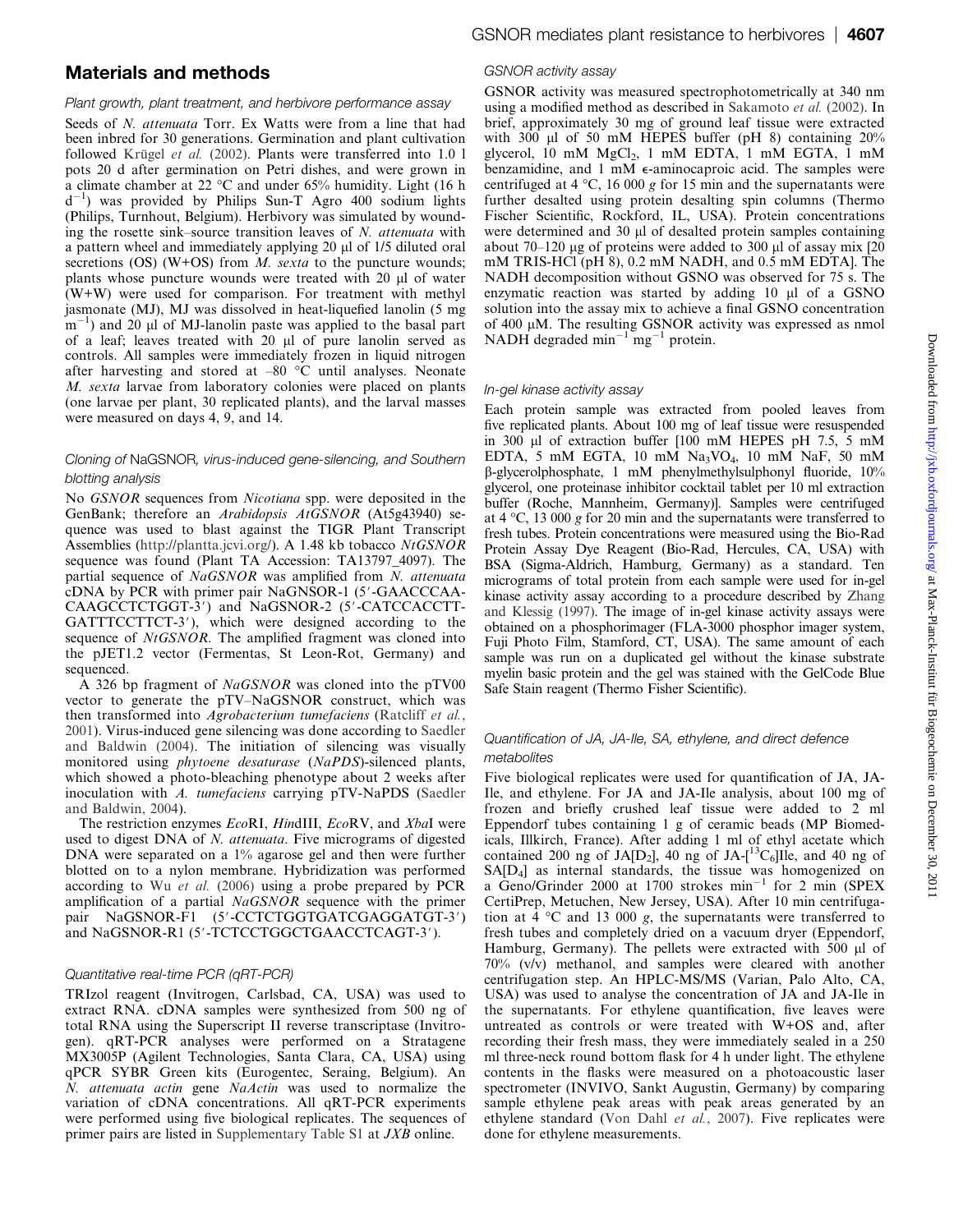

Fig. 1. NaGSNOR transcript accumulation and enzyme activity after wounding and simulated herbivory. Transition leaves of N. attenuata rosette plants were wounded with a pattern wheel, and were subsequently treated with 20  $\mu$ l of water (W+W) or 20  $\mu$ l of M. sexta oral secretions (W+OS). Samples were harvested after the indicated times. (A) Transcript levels (mean ±SE) of NaGSNOR were measured with qPCR. (B) Activity (mean ±SE) of NaGSNOR. Stars indicate significantly different levels between treated and non-treated samples (Student's t test;  $*P \le 0.05$ ;  $***P \le 0.001$ ; n=5).



Fig. 2. NaGSNOR-VIGS plants have highly diminished transcript levels of NaGSNOR and strongly reduced GSNOR activity. N. attenuata plants were infiltrated with Agrobacterium carrying pTV00 or a pTV-NaGSNOR to generate EV and NaGSNOR-VIGS plants, respectively. (A) Transcript levels (mean  $\pm$ SE) of NaGSNOR and (B) GSNOR activity (mean  $\pm$  SE) were determined in EV and NaGSNOR-VIGS plants. Stars indicate significantly different levels between EV and NaGSNOR-VIGS plants (Student's t test; \*\*\* $P \le 0.001$ ; n=5).

For analyses of TPI activity, leaves were ground in liquid nitrogen and  $\sim$ 200 mg of leaf tissue were used for protein extraction and quantification of TPI activity ([Jongsma](#page-10-0) et al., [1994](#page-10-0)). Contents of nicotine, diterpene glycosides, and caffeoylputrescine were analysed on an HPLC as described in [Keinanen](#page-10-0) et al. [\(2001\)](#page-10-0).

# **Results**

#### Herbivory but not wounding transiently reduces the activity of NaGSNOR

A fragment of NaGSNOR [GenBank: HQ830156] with 967 bp was cloned from the N. attenuata cDNA pool. The deduced NaGSNOR partial protein sequence showed 98% and 92% similarity to tomato (Solanum lycopersicum) SlGSNOR [GenBank: ADB43258] and Arabidopsis AtGS-NOR1 [GenBank: NP 199207] (Martínez et al., 1996), respectively (see [Supplementary Fig. S1](http://jxb.oxfordjournals.org/cgi/content/full/err171/DC1) at JXB online). In the Arabidopsis genome, AtGSNOR1 is a single gene (Martínez et al., 1996). Similarly, Southern blotting analysis indicated that NaGSNOR has only one copy in N. attenuata (see [Supplementary Fig. S2](http://jxb.oxfordjournals.org/cgi/content/full/err171/DC1) at JXB online).

Wounding and chemical components such as fatty-acid amino-acid conjugates (FACs) in the OS of herbivores, which are introduced into wounds during feeding, induce a myriad of reactions on transcriptomic, proteomic, and metabolomic levels ([Howe and Jander, 2008;](#page-10-0) [Wu and](#page-11-0) [Baldwin, 2010\)](#page-11-0). The transcript and protein levels of AtGSNOR in Arabidopsis are down-regulated after wounding (Diaz et al.[, 2003\)](#page-9-0). To examine whether M. sexta herbivory leads to altered NaGSNOR transcript accumulation and NaGSNOR activity in N. attenuata, rosette leaves of N. *attenuata* were wounded with a pattern wheel and 20  $\mu$ l of *M. sexta* larval oral secretions (OS) were immediately applied to wounds (W+OS); this treatment effectively mimics herbivory of M. sexta ([Halitschke](#page-9-0) et al.[, 2001\)](#page-9-0). For comparison, mechanical wounding was done by applying 20  $\mu$ l of water to wounds (W+W). Initially, NaGSNOR transcripts were slightly reduced 30 min after both treatments (W+W, W+OS), but regained the levels seen in non-treated plants by 3 h (Fig. 1A). However, 6 h after W+W and W+OS treatment, NaGSNOR transcript levels increased 2.2-fold and 4.3-fold compared with those in non-treated plants. It was next examined whether the activity of NaGSNOR is regulated by wounding and simulated herbivory. After W+W treatment, no obvious changes of NaGSNOR activity were found (Fig. 1B). W+OS treatment suppressed up to 30% of the NaGSNOR activity by 1 h; however, the activity regained the levels found in non-treated plants by 1.5 h and showed no changes even after 6 h (Fig. 1B), suggesting that herbivory (probably the OS of  $M$ . sexta) but not wounding, specifically and transiently reduces the activity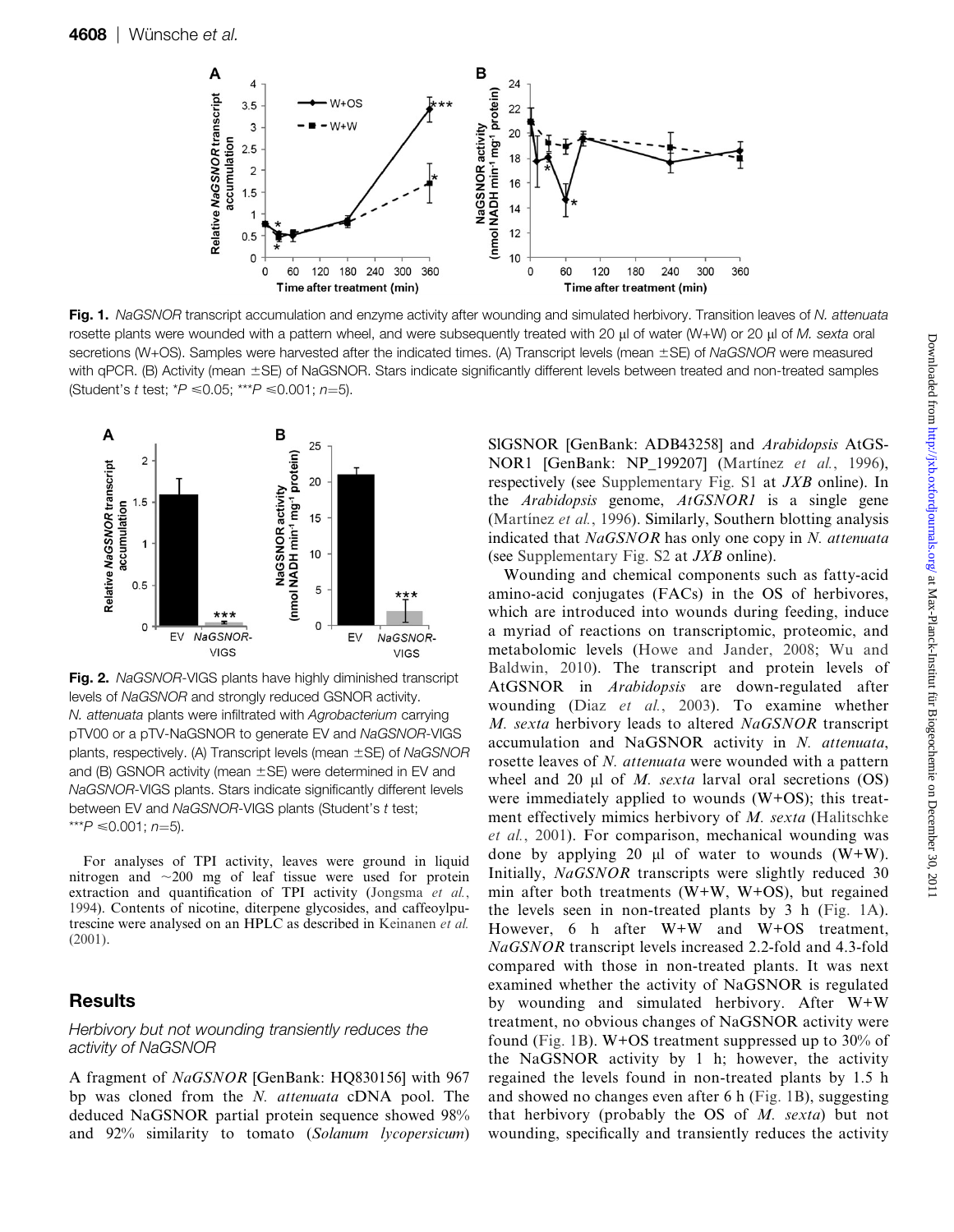

Fig. 3. Wounding- and simulated herbivory-induced levels of phytohormones in EV and NaGSNOR-VIGS plants. EV and NaGSNOR-VIGS plants were wounded with a pattern wheel and were subsequently treated with 20 ul of water (W+W) or 20 ul of M. sexta oral secretions (OS) (W+OS). (A) JA, (B) JA-Ile, and (C) SA contents (mean  $\pm$ SE) were measured on a HPLC-MS/MS. (D) Ethylene (mean ±SE) emitted from non-treated (Cont) and W+OS-treated EV and NaGSNOR-VIGS plants. Stars indicate significantly different levels between EV and NaGSNOR-VIGS plants (Student's t test;  $*P \le 0.05$ ; \*\*\* $P \le 0.001$ ;  $n=5$ ).

of NaGSNOR. In addition, transcript levels of NaGSNOR after wounding and herbivory do not correlate with the activity levels of NaGSNOR.

#### Silencing NaGSNOR impairs herbivory-induced accumulation of JA and ethylene

RNAi-based gene silencing was first used to generate plants stably silenced in NaGSNOR. However, all plants of the  $T_1$  generation that were well silenced in NaGSNOR showed highly stunted growth, reduced apical dominance,

epinastic leaves, and finally aborted all flower buds. Thus, a virus-induced gene silencing (VIGS) approach was used to determine the role of NaGSNOR in the response of N. attenuata to wounding and M. sexta feeding. A pTV-NaGSNOR construct was prepared by inserting a partial NaGSNOR coding sequence into the pTV00 vector [\(Ratcliff](#page-11-0) et al.[, 2001;](#page-11-0) [Saedler and Baldwin, 2004](#page-11-0)). N. attenuata plants inoculated with Agrobacterium carrying pTV-NaGSNOR and empty vector (pTV00) formed NaGSNOR-VIGS and EV plants respectively. VIGS efficiently reduced the transcript levels of NaGSNOR in NaGSNOR-VIGS to about 3%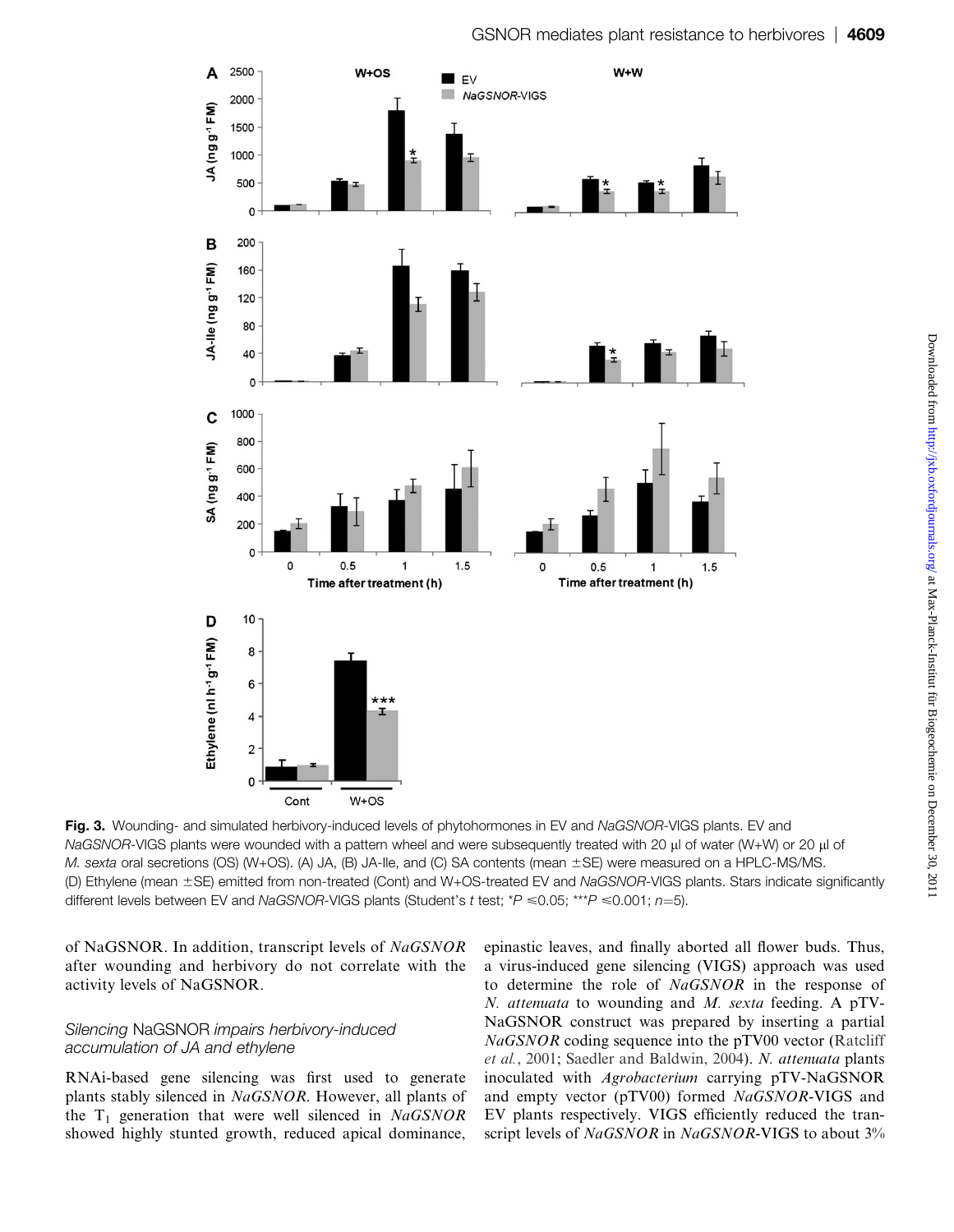of those in EV (Fig. 2A). Furthermore, the activity of NaGSNOR was 90% reduced in these plants (Fig. 2B). Consistent with the growth phenotype of Arabidopsis gsnor mutant (Lee et al.[, 2008](#page-10-0)), the rosette sizes of NaGSNOR-VIGS were slightly smaller than those of EV plants (see [Supplementary Fig. S3](http://jxb.oxfordjournals.org/cgi/content/full/err171/DC1) at JXB online) and in the elongated stage, NaGSNOR-VIGS plants exhibited stunted stalks,



Fig. 4. Silencing NaGSNOR does not impair wounding- and simulated herbivory-induced MAPK activity in N. attenuata. EV and NaGSNOR-VIGS plants were wounded with a pattern wheel and were subsequently applied with 20  $\mu$ l of water (W+W) or 20  $\mu$ l of M. sexta oral secretions (OS) (W+OS). Samples were harvested after the indicated times. An in-gel kinase activity assay (upper panel) was performed to detect the activity of SIPK and WIPK. Replicated samples were run on a SDS-PAGE gel, and this gel was thereafter stained with Coomassie Brilliant Blue (CBB) for visualization of equal loading (lower panel).

a reduced number of flower buds, and epinastic leaves. All experiments were done at the rosette stage.

Given the central roles of phytohormones in regulating plant resistance to herbivores, it was determined whether NaGSNOR modulates wounding- and simulated herbivoryinduced levels of JA/JA-Ile and ethylene. EV and NaGS- $NOR-VIGS$  plants were treated either with  $W+W$  or  $W+OS$ and JA contents were analysed in samples collected 30, 60, and 90 min after treatments. In EV plants, compared with W+W, W+OS elicited 2-fold higher levels of JA by 1 h, indicating that *N. attenuata* recognized herbivore elicitors, FACs, in M. sexta OS and accumulated high contents of JA; by contrast, JA contents in NaGSNOR-VIGS plants were about half those found in EV plants (Fig. 3A). Similarly,  $NaGSNOR-VIGS$  plants challenged with W+W also showed a reduced JA accumulation (Fig. 3A). The JA-Ile levels also showed a tendency to be decreased in NaGSNOR-VIGS plants after W+W and W+OS treatment (Fig. 3B). Due to the antagonistic nature between the JA and salicylic acid (SA) signalling pathway, it is possible that the suppressed JA levels in NaGSNOR-VIGS resulted from high SA contents in these plants ([Pieterse](#page-11-0) *et al.*, 2009). When untreated, statistically no significantly different levels of SA were detected between EV and NaGSNOR-VIGS  $(P=0.16)$ , although *NaGSNOR*-silenced plants tended to



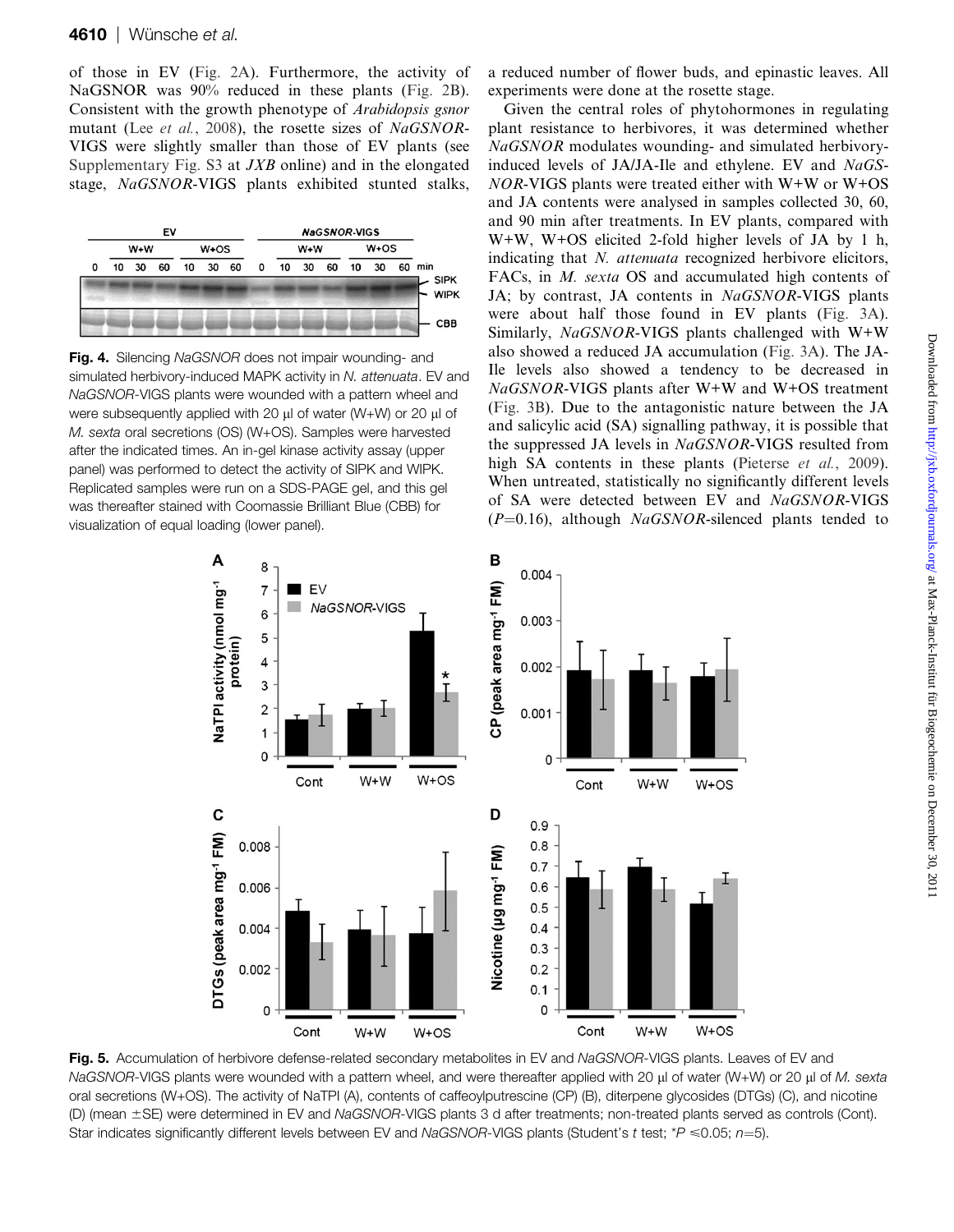have 35% more SA levels than did EV (Fig. 3C). After W+W and W+OS treatment, compared with EV, NaGS-NOR-VIGS also exhibited a tendency of having maximally



Fig. 6. Silencing NaGSNOR in N. attenuata compromises plant resistance to insect herbivore, M. sexta. Neonate M. sexta larvae were placed on rosette-staged EV and NaGSNOR-VIGS plants and larval masses (mean  $\pm$ SE) were measured after 4, 9, and 14 d. Stars indicate significantly different larval masses between those fed on EV and on NaGSNOR-VIGS plants (Student's t test;  $*$ ,  $P \le 0.05$ ; \*\*\* $P \le 0.001; n = 30$ ).

50% and 30% higher SA levels (P >0.09 and 0.16, respectively) (Fig. 3C). Wounding does not increase ethyl-ene emission from N. attenuata [\(Von Dahl](#page-11-0) et al., 2007), hence ethylene emissions were measured in control and W+OS-treated plants. After W+OS, NaGSNOR-VIGS exhibited about 43% reduced ethylene emission compared to EV (Fig. 3D).

Thus, it was inferred that NaGSNOR is required for wounding- and herbivory-induced accumulation of JA and herbivory-elicited biosynthesis of ethylene in N. attenuata.

#### NaGSNOR-VIGS plants do not have altered activity of SIPK and WIPK

In N. attenuata, SIPK and WIPK are required for wounding- and herbivory-induced JA and ethylene biosynthesis (Wu et al.[, 2007](#page-11-0)). Using an in-gel kinase activity assay, SIPK and WIPK activity was determined in EV and NaGSNOR-VIGS plants 0, 10, 30, and 60 min after W+W and W+OS treatment (Fig. 4). In EV plants, W+W and W+OS rapidly activated SIPK and compared with W+W, W+OS elicited higher levels of SIPK activity. Low WIPK activity was only detected in W+OS-induced samples. Importantly, EV and NaGSNOR-VIGS plants showed similar levels of SIPK and WIPK activity at all times



Fig. 7. Herbivore defence-related secondary metabolites in EV and NaGSNOR-VIGS plants after methyl jasmonate treatment. EV and NaGSNOR-VIGS plants were applied with lanolin pastes (20  $\mu$ ) containing 5 mg ml<sup>-1</sup> methyl jasmonate (MJ) or pastes of pure lanolin (Lan) (20 ll) for comparisons. The activity of NaTPI (A), contents of caffeoylputrescine (CP) (B), diterpene glycosides (DTGs) (C), and nicotine (D) (mean ±SE) were determined in EV and NaGSNOR-VIGS plants 3 d after treatments. Stars indicate significantly different levels between EV and NaGSNOR-VIGS plants (Student's t test;  $*P \le 0.05$ ;  $n=5$ ).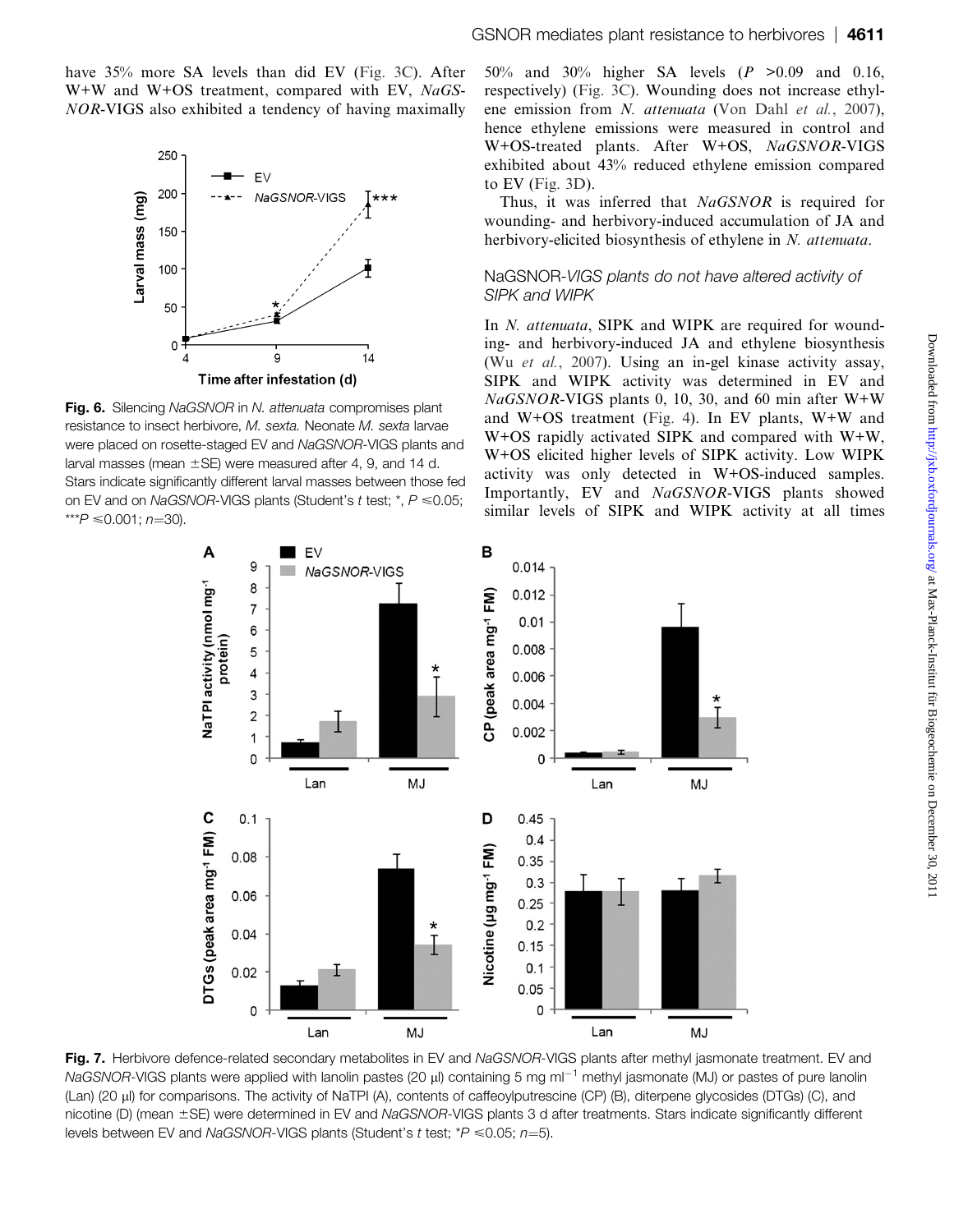(Fig. 4). Therefore, the decreased JA and ethylene levels in wounding- and herbivory-induced NaGSNOR-VIGS were not due to impaired MAPK activation.

## Wounding- and herbivory-induced NaTPI activity levels are compromised in NaGSNOR-VIGS plants

TPIs are important anti-herbivore compounds in solanaceous plants, including N. attenuata [\(Ryan, 1989;](#page-11-0) [Haq](#page-10-0) et al.[, 2004;](#page-10-0) [Zavala](#page-11-0) et al., 2004). To determine the function of NaGSNOR in regulating the response to wounding and herbivory, defence metabolites were determined in EV and NaGSNOR-VIGS plants 3 d after W+W or W+OS. NaTPI activity was not inducible after W+W and W+OS treatment in NaGSNOR-VIGS, whereas W+OS treatment elicited a 3.3-fold increase in EV plants (Fig. 5A). VIGS requires growing plants under reduced temperatures, which significantly influences secondary metabolism and can selectively alter the amount of particular secondary metabolites in plant tissue [\(Kaplan](#page-10-0) et al., 2004; [Shohael](#page-11-0) et al.[, 2006\)](#page-11-0). This might be the reason why the concentrations of other known JA-inducible secondary metabolites (CP, DTGs, and nicotine) did not increase after wounding and simulated herbivory treatment, even in EV plants (Fig. 5B, C, D).

To evaluate the resistance levels of NaGSNOR-silenced plants against M. sexta attack, bioassays were performed. Neonate *M. sexta* larvae were grown for 14 d on EV and NaGSNOR-VIGS plants and their masses were recorded on days 4, 9, and 14. Average final larval mass on EV plants (102 mg) was only 54% of the mean mass of those reared on NaGSNOR-VIGS plants (186 mg) (Fig. 6), indicating that NaGSNOR is required for N. attenuata's defence against M. sexta.

## NaGSNOR-VIGS plants have altered methyl jasmonateinduced responses

Changing NO levels by supplying NO donors to tomato leaves strongly suppresses transcript levels and activity of proteinase inhibitors, whereas levels of several other JAinducible transcripts are not altered ([Orozco-Cardenas and](#page-11-0) [Ryan, 2002\)](#page-11-0). Therefore, it was determined if silencing NaGSNOR also compromises the accumulation of NaTPI transcript levels, and other JA-inducible genes and secondary metabolites.

Methyl jasmonate (MJ) in 20 µl of lanolin (5 µg  $\mu$ l<sup>-1</sup>) was applied to plants, and plants treated with 20 µl of pure lanolin were used as controls. Defence metabolites (NaTPI, CP, and DTG) were measured 3 d after these treatments. When treated with lanolin, NaGSNOR-VIGS plants exhibited 1-fold higher levels of NaTPI activity than did EV plants (Fig. 7A). After MJ application, NaTPI activity levels increased 9.5-fold in EV plants, while only 1.7-fold in NaGSNOR-VIGS (Fig. 7A). Similarly, MJ application highly increased the levels of CP and DTGs in EV, but NaGSNOR-VIGS plants had only about 30% and 50% of the CP and DTG contents found in EV plants (Fig. 7B, C).



Fig. 8. Transcript levels of NaTPI, NaJAZ3, and NaTD in methyl jasmonate-treated EV and NaGSNOR-VIGS plants. EV and NaGS- $NOR-VIGS$  plants were applied with lanolin pastes (20  $\mu$ l) containing 5 mg  $ml^{-1}$  methyl jasmonate (MJ), or pastes of pure lanolin  $(Lan)$  (20 µl) for comparison. The transcript levels of NaTPI (A),  $NaJAZ3$  (B), and  $NaTD$  (C) (mean  $\pm$ SE) were determined in EV and NaGSNOR-VIGS plants 8 h after treatments. Stars indicate significantly different levels between EV and NaGSNOR-VIGS plants (Student's t test;  $*P \le 0.05$ ;  $n=5$ ).

Probably due to the relatively low growing temperatures, neither MJ treatment nor silencing NaGSNOR altered the levels of nicotine in any plants (Fig. 7D).

In addition, the transcript levels of several JA-inducible genes were examined. Consistent with the attenuated NaTPI activity in NaGSNOR-silenced plants, MJ treatment induced 4-fold higher NaTPI transcript levels in EV plants than in NaGSNOR-VIGS plants (Fig. 8A). Although compared with those in EV plants, somewhat lower and higher transcript levels of NaJAZ3 (jasmonate ZIM-domain 3) and NaTD (threonine deaminase) were found in control plants, after MJ treatment, transcript levels of NaJAZ3 and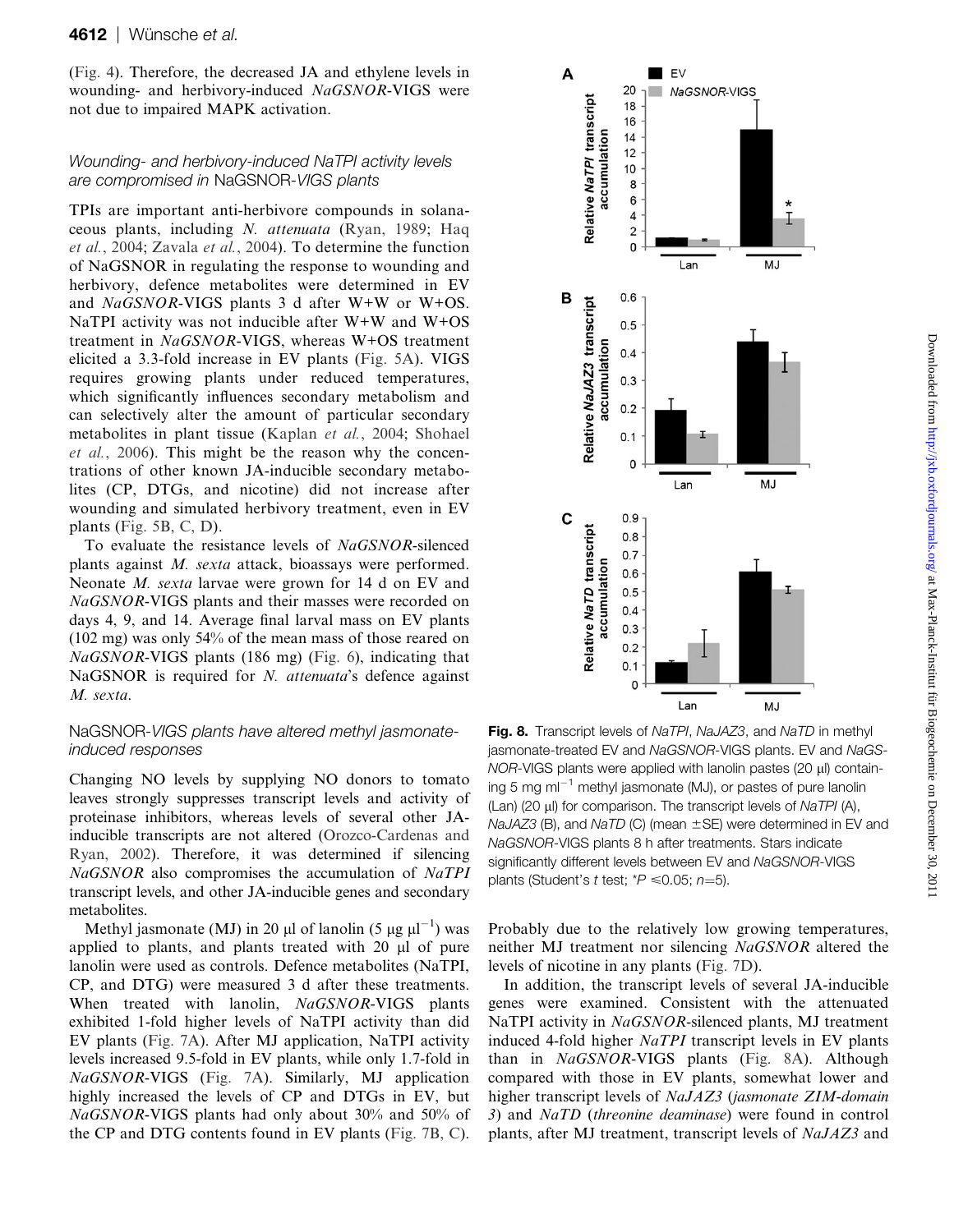Therefore, it was inferred that NaGSNOR is required for certain, but not all, JA-induced responses in N. attenuata.

# **Discussion**

GSNORs have structural features that are highly conserved in bacteria, animals, and plants (Martínez et al., 1996; [Fliegmann and Sandermann, 1997](#page-9-0); Liu et al.[, 2001\)](#page-10-0). In mice, silencing GSNOR leads to increased damage in the lymphatic and liver tissue after being challenged with bacterial endotoxin (Liu et al.[, 2004\)](#page-10-0). Arabidopsis AtGS-NOR1 is a positive regulator of plant immunity against phytopathogens ([Feechan](#page-9-0) et al., 2005). It is shown here that in N. attenuata, NaGSNOR plays an essential role in wounding responses and plant defence against the specialist insect herbivore, M. sexta.

NO rapidly reacts with glutathione and forms GSNO; in addition, it modifies cysteine and tyrosine residues in proteins and therefore forms nitrosylated cysteine and tyrosine. Consistent with the biochemical function of GSNOR,  $GSNOR^{-/-}$  mutant mice have high S-nitrosothiol (SNO) haemoglobin levels in red blood cells, which is probably associated with increased NO levels (Liu [et al.](#page-10-0), [2004\)](#page-10-0). Similarly, the Arabidopsis gsnor mutant also exhibits greatly elevated levels of NO, nitrate, SNO, and N-nitroso species ([Feechan](#page-9-0) et al., 2005; Lee et al.[, 2008](#page-10-0)). Many proteins, especially those involved in signal transduction, are targets of nitrosylation [\(Lindermayr](#page-10-0) et al., 2005; [Grennan, 2007](#page-9-0); [Besson-Bard](#page-9-0) et al., 2008). In agreement with this, NaGSNOR is required for wounding- and simulated herbivory-induced accumulation of phytohormones (JA/JA-Ile and ethylene) and NaGSNOR is also important for certain responses induced by JA, including the accumulation of defence-related secondary metabolites, suggesting its role in transducing certain aspects of JA signalling.

In plants, JA plays a central role in defence against herbivore stress ([Kessler](#page-10-0) et al., 2004; [Howe and Jander,](#page-10-0) [2008;](#page-10-0) [Wu and Baldwin, 2010\)](#page-11-0). Although almost all the enzymes involved in JA biosynthesis have been identified in various plant species [\(Wasternack, 2007](#page-11-0)), little is known about how JA biosynthesis is regulated. Our data indicated that NaGSNOR is positively associated with the levels of wounding- and herbivory-induced JA in N. attenuata. However, how NaGSNOR is involved in the regulation of JA homeostasis remains elusive. It is possible that NaGS-NOR-silenced plants over-accumulate GSNO (a source of NO) which may nitrosylate certain JA biosynthetic enzymes and thus decrease their activity. At least one enzyme in the oxylipin pathway for JA biosynthesis, allene oxide cyclase (AOC), has been identified to be a nitrosylation target [\(Romero-Puertas](#page-11-0) et al., 2008). Studies in many plant species demonstrated that SA suppresses the accumulation of JA (Spoel et al.[, 2003;](#page-11-0) [Diezel](#page-9-0) et al., 2009; [Pieterse](#page-11-0) et al., 2009), and that NPR1 (non-expresser of PR genes1) is important for the suppression effect of SA on JA accumulation and

signalling (Spoel *et al.*[, 2003](#page-11-0)). Importantly, NPR1 is also nitrosylated in planta and nitrosylation is important for the homeostasis of NPR1 (Tada et al.[, 2008\)](#page-11-0). Recently, [Lindermayr](#page-10-0) et al. (2010) demonstrated that GSNO nitrosylates both NPR1 and TGA1, an important transcription factor that activates transcription of PR (pathogenesisrelated) genes after binding of NPR1; furthermore, translocation of NPR1 to the nucleus, which is required for the activation of NPR1-induced responses, requires NO. Therefore, in addition to the tendency of increased SA levels in NaGSNOR-silenced plants, which may have some effect on the suppression of JA production [\(Pieterse](#page-11-0) et al., 2009), there was speculation that the likely elevated levels of GSNO may increase nitrosylation of NPR1 and thereby enhance NPR1 activity, which, in turn, promotes the suppression of JA accumulation by SA. This hypothesis needs to be examined further.

Compared with JA biosynthesis, ethylene production requires fewer enzymes. Methionine is converted to S-adenosylmethionine (S-AdoMet) by S-AdoMet synthases (SAMSs), and the conversion of S-AdoMet to 1-aminocyclopropane-1-carboxylic acid (ACC) is mediated by ACC synthases (ACSs). ACOs (ACC oxidases) further catalyse the oxidation of ACC to form ethylene [\(Wang](#page-11-0) et al.[, 2002](#page-11-0)). Among these key enzymes, SAMSs (also methionine adenosyltransferases, MATs) are targets of nitrosylation ([Lindermayr](#page-10-0) et al., 2005), and an in vitro assay suggested that nitrosylation of certain SAMS inhibits its activity [\(Lindermayr](#page-10-0) et al., 2006). Consistent with this scenario, in NaGSNOR-silenced plants, herbivory-induced ethylene emissions are greatly compromised. Whether silencing NaGSNOR alters the activity of other ethylene biosynthetic enzymes (ACSs and ACOs) also requires further study.

In N. attenuata, SIPK and WIPK are regulators of wounding- and herbivory-induced biosynthesis of JA [\(Wu](#page-11-0) et al.[, 2007\)](#page-11-0). Moreover, activation of SIPK in N. attenuata and its homologue (AtMPK6) in Arabidopsis is required for 50% of the ethylene emitted after herbivory and pathogen elicitor (flagellin) elicitation [\(Liu and Zhang, 2004;](#page-10-0) [Wu](#page-11-0) et al.[, 2007\)](#page-11-0). However, kinase activity assays revealed either that NaGSNOR modulates the levels of JA and ethylene in a MAPK-independent manner or that NaGSNOR functions downstream of MAPKs.

Supplying excised tomato leaves with NO donors strongly inhibits JA-induced proteinase inhibitor expression and activity; however, JA-induced transcript levels of several signalling pathway-related genes are not altered [\(Orozco-Cardenas and Ryan, 2002\)](#page-11-0). Similarly, NaGSNOR appears to be important for some but not all JA-induced responses: after MJ treatment, NaGSNOR activity is required for sufficient up-regulation of the genes that are involved in the biosynthesis of NaTPI, CP, and DTGs, but is not important for the transcriptional regulation of NaJAZ3 and NaTD. It is very unlikely that silencing NaGSNOR compromises the activity of the JA-Ile receptor, COI1, or the activity of the  $SCF<sup>(COII)</sup>$  complex, given that at least two JA-inducible genes, NaJAZ3 and NaTD, have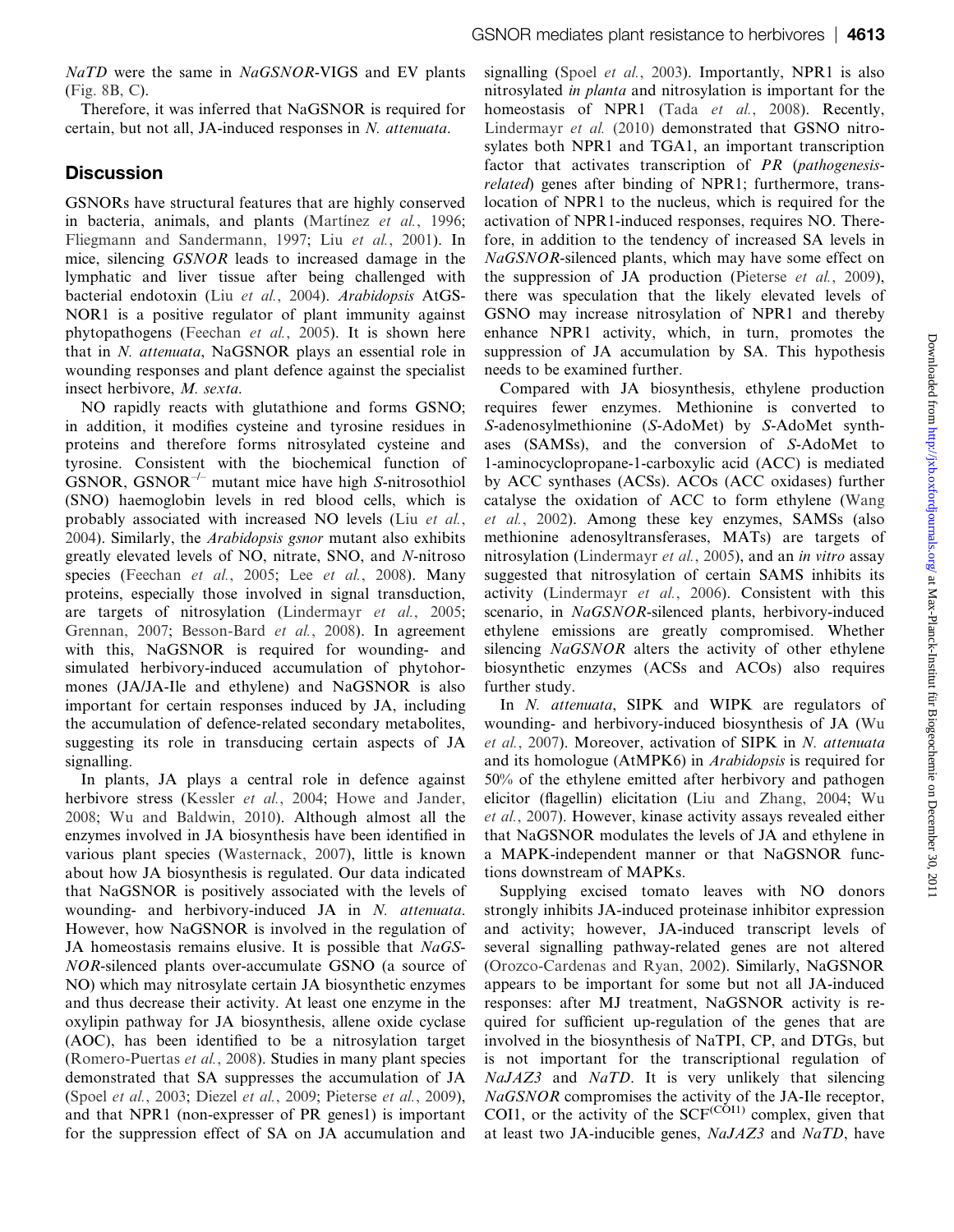#### <span id="page-9-0"></span>4614 | Wünsche et al.

similar levels of transcripts in EV and NaGSNOR-VIGS plants after MJ induction. This also ruled out the possibility that NaGSNOR-VIGS plants have decreased activity of MJ esterase, which releases JA from the inactive MJ (JA is further converted to JA-Ile and therefore activate jasmo-nate-induced responses) (Wu et al.[, 2008\)](#page-11-0). In addition to its function in suppression of JA accumulation, NPR1 also plays a critical role in mediating the antagonism between SA and JA signalling [\(Pieterse](#page-11-0) et al., 2009). Whether NaGSNOR-deficient plants have enhanced NPR1 activity and therefore have elevated inhibition of certain JA-induced responses by SA needs to be examined.

After wounding, Arabidopsis GSNOR exhibits reduced abundance of both transcripts and protein (Diaz et al., 2003), and this is congruent with increased NO levels induced by wounding [\(Huang](#page-10-0) et al., 2004). Recently, wounding was also found to attenuate the activity of GSNOR in sunflower seedlings (Chaki et al., 2011). Although wounding does not alter the activity of NaGSNOR in N. attenuata, simulated herbivory induces a transient decline. These data suggest that compared with mechanical wounding, herbivory not only specifically modifies transcript levels of various genes, the abundance of proteins and secondary metabolites, but also the status of protein posttranslational modification (e.g. nitrosylation and phosphorylation) in plant cells (Foyer and Noctor, 2005; [Moreau](#page-10-0) *et al.*, 2010). Given that diminishing the activity of NaGSNOR using gene silencing compromises plant resistance to M. sexta, the rapid reduction and subsequent regaining of NaGSNOR activity after herbivory implies that a transient decrease of NaGSNOR activity is required for the optimum induction of herbivory-specific defence reactions, which involves a reconfiguration of the protein nitrosylation status. Given the positive association between GSNOR activity and plant defence levels, it is proposed that GSNOR could, potentially, be a target of genetic modification for improving insect resistance in crops.

## Supplementary data

[Supplementary data](http://jxb.oxfordjournals.org/cgi/content/full/err171/DC1) can be found at JXB online.

[Supplementary Fig. S1](http://jxb.oxfordjournals.org/cgi/content/full/err171/DC1). Alignment of protein sequences of GSNOR in Nicotiana attenuata, Solanum lycopersicum, and Arabidopsis thaliana.

[Supplementary Fig. S2](http://jxb.oxfordjournals.org/cgi/content/full/err171/DC1). Southern blotting analysis of NaGSNOR in N. attenuata.

[Supplementary Fig. S3](http://jxb.oxfordjournals.org/cgi/content/full/err171/DC1). Morphology of EV and NaGS-NOR-VIGS plants.

[Supplementary Table S1](http://jxb.oxfordjournals.org/cgi/content/full/err171/DC1). Primer pairs used for qRT-PCR.

#### Acknowledgements

We thank Dr Klaus Gase, Thomas Hahn, Susan Kutschbach, and Antje Wissgott for sequencing and preparation of the VIGS construct, Dr Tamara Krügel, Andreas Weber, and Andreas Schünzel for their help with plant cultivation, Dahai Yang, Christian Hettenhausen, Stefan Meldau, Maria Heinrich, and Christina Bartnitzek for technical assistance and discussions, and the Max Planck Society for funding.

## References

Baldwin IT. 2001. An ecologically motivated analysis of plantherbivore interactions in native tobacco. Plant Physiology 127, 1449–1458.

Besson-Bard A, Pugin A, Wendehenne D. 2008. New insights into nitric oxide signaling in plants. Annual Review of Plant Biology 59, 21–39.

Chaki M, Valderrama R, Fernández-Ocaña AM, et al. 2011. Mechanical wounding induces a nitrosative stress by down-regulation of GSNO reductase and an increase in S-nitrosothiols in sunflower (Helianthus annuus) seedlings. Journal of Experimental Botany 62, 1803–1813.

Chen M-S. 2008. Inducible direct plant defense against insect herbivores: a review. Insect Science 15, 101-114.

Chini A, Fonseca S, Fernandez G, et al. 2007. The JAZ family of repressors is the missing link in jasmonate signalling. Nature 448, 666–671.

Diaz M, Achkor H, Titarenko E, MartInez MC. 2003. The gene encoding glutathione-dependent formaldehyde dehydrogenase/gsno reductase is responsive to wounding, jasmonic acid and salicylic acid. FEBS Letters **543,** 136-139.

Diezel C, von Dahl CC, Gaquerel E, Baldwin IT. 2009. Different lepidopteran elicitors account for cross-talk in herbivory-induced phytohormone signaling. Plant Physiology 150, 1576-1586.

Dodds PN, Rathjen JP. 2010. Plant immunity: towards an integrated view of plant–pathogen interactions. Nature Reviews Genetics 11, 539–548.

Feechan A, Kwon E, Yun B-W, Wang Y, Pallas JA, Loake GJ. 2005. A central role for S-nitrosothiols in plant disease resistance. Proceedings of the National Academy of Sciences, USA 102, 8054–8059.

Fliegmann J, Sandermann H. 1997. Maize glutathione-dependent formaldehyde dehydrogenase cdna: a novel plant gene of detoxification. Plant Molecular Biology 34, 843-854.

Foyer CH, Noctor G. 2005. Redox homeostasis and antioxidant signaling: a metabolic interface between stress perception and physiological responses. The Plant Cell 17, 1866–1875.

Grennan AK. 2007. Protein S-nitrosylation: potential targets and roles in signal transduction. Plant Physiology 144, 1237-1239.

Guo F-Q, Okamoto M, Crawford NM. 2003. Identification of a plant nitric oxide synthase gene involved in hormonal signaling. Science 302, 100–103.

Halitschke R, Baldwin IT. 2003. Antisense lox expression increases herbivore performance by decreasing defense responses and inhibiting growth-related transcriptional reorganization in Nicotiana attenuata. The Plant Journal 36. 794-807.

Halitschke R, Schittko U, Pohnert G, Boland W, Baldwin IT. 2001. Molecular interactions between the specialist herbivore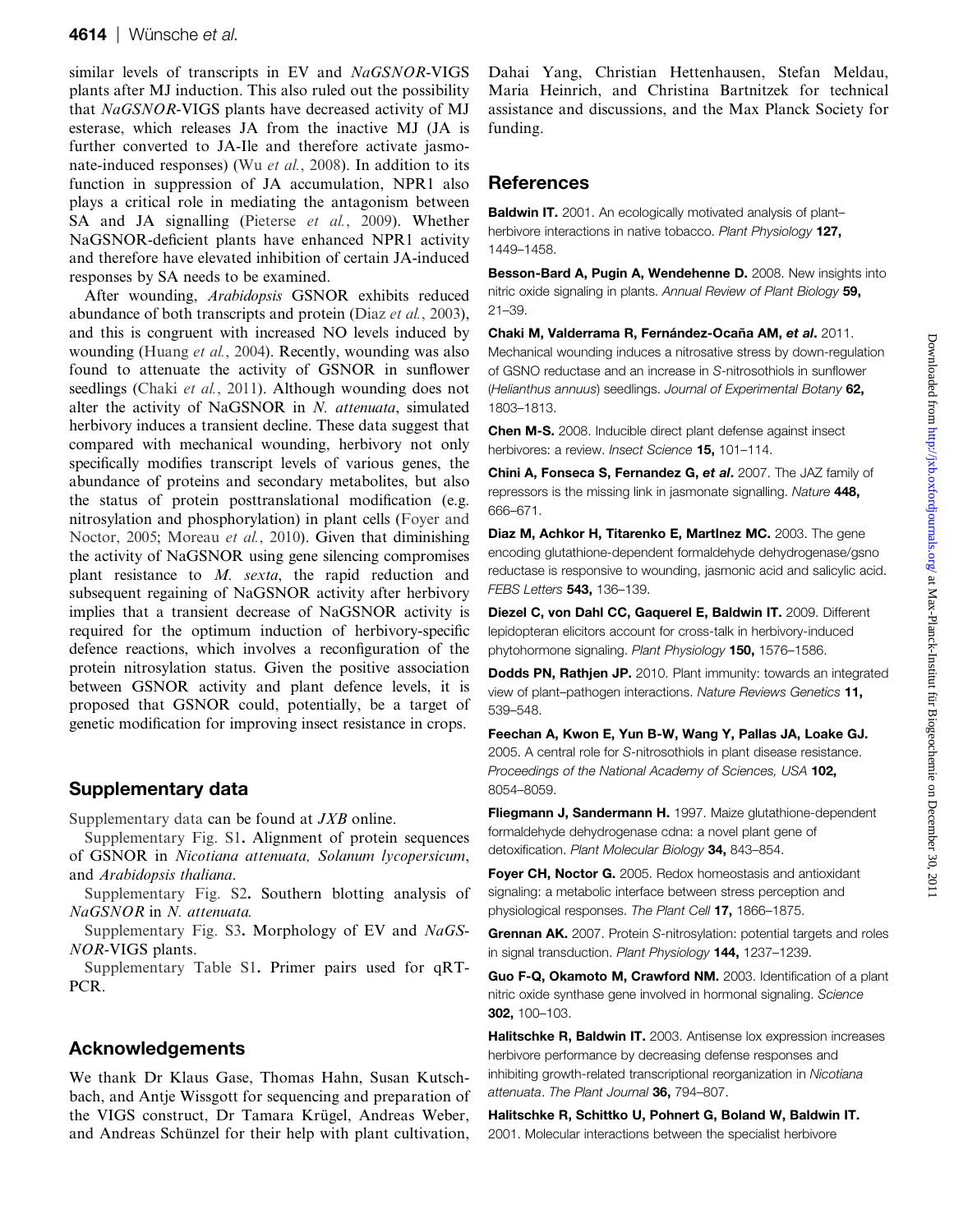<span id="page-10-0"></span>Manduca sexta (Lepidoptera, Sphingidae) and its natural host Nicotiana attenuata. III. Fatty acid-amino acid conjugates in herbivore oral secretions are necessary and sufficient for herbivore-specific plant responses. Plant Physiology 125, 711–717.

Haq SK, Atif SM, Khan RH. 2004. Protein proteinase inhibitor genes in combat against insects, pests, and pathogens: natural and engineered phytoprotection. Archives of Biochemistry and Biophysics 431, 145-159.

**Heil M. Baldwin IT.** 2002. Fitness costs of induced resistance: emerging experimental support for a slippery concept. Trends in Plant Science 7, 61–67.

Heiling S, Schuman MC, Schoettner M, Mukerjee P, Berger B, Schneider B, Jassbi AR, Baldwin IT. 2010. Jasmonate and pphsystemin regulate key malonylation steps in the biosynthesis of 17 hydroxygeranyllinalool diterpene glycosides, an abundant and effective direct defense against herbivores in Nicotiana attenuata. The Plant Cell 22, 273–292.

Howe GA, Jander G. 2008. Plant immunity to insect herbivores. Annual Review of Plant Biology 59, 41-66.

Huang X, Stettmaier K, Michel C, Hutzler P, Mueller M, **Durner J.** 2004. Nitric oxide is induced by wounding and influences jasmonic acid signaling in Arabidopsis thaliana. Planta 218, 938-946.

Jassbi AR, Gase K, Hettenhausen C, Schmidt A, Baldwin IT. 2008. Silencing geranylgeranyl diphosphate synthase in Nicotiana attenuata dramatically impairs resistance to tobacco hornworm. Plant Physiology **146,** 974-986.

Jongsma MA, Bakker PL, Visser B, Stiekema WJ. 1994. Trypsin inhibitor activity in mature tobacco and tomato plants is mainly induced locally in response to insect attack, wounding and virus infection. Planta 195. 29-35.

Kahl J, Siemens DH, Aerts RJ, Gabler R, Kuhnemann F, Preston CA, Baldwin IT. 2000. Herbivore-induced ethylene suppresses a direct defense but not a putative indirect defense against an adapted herbivore. Planta 210, 336-342.

Kang J-H, Wang L, Giri A, Baldwin IT. 2006. Silencing threonine deaminase and JAR4 in Nicotiana attenuata impairs jasmonic acidisoleucine-mediated defenses against Manduca sexta. The Plant Cell 18, 3303–3320.

Kaplan F, Kopka J, Haskell DW, Zhao W, Schiller KC, Gatzke N, Sung DY, Guy CL. 2004. Exploring the temperature-stress metabolome of Arabidopsis. Plant Physiology 136, 4159–4168.

Kaur H, Heinzel N, Schoettner M, Baldwin IT, Galis I. 2010. R2R3-NaMYB8 regulates the accumulation of phenylpropanoid– polyamine conjugates, which are essential for local and systemic defense against insect herbivores in Nicotiana attenuata. Plant Physiology **152,** 1731-1747.

Keinanen M, Oldham NJ, Baldwin IT. 2001. Rapid HPLC screening of jasmonate-induced increases in tobacco alkaloids, phenolics, and diterpene glycosides in Nicotiana attenuata. Journal of Agricultural and Food Chemistry 49, 3553–3558.

Kessler A, Baldwin IT. 2002. Plant responses to insect herbivory: the emerging molecular analysis. Annual Review of Plant Biology 53, 299–328.

Kessler A, Halitschke R, Baldwin IT. 2004. Silencing the jasmonate cascade: induced plant defenses and insect populations. Science 305, 665–668.

Krügel T, Lim M, Gase K, Halitschke R, Baldwin IT. 2002. Agrobacterium-mediated transformation of Nicotiana attenuata, a model ecological expression system. Chemoecology 12, 177–183.

Lee U, Wie C, Fernandez BO, Feelisch M, Vierling E. 2008. Modulation of nitrosative stress by S-nitrosoglutathione reductase is critical for thermotolerance and plant growth in Arabidopsis. The Plant Cell **20, 786-802.** 

Li C, Schilmiller AL, Liu G, et al. 2005. Role of {beta}-oxidation in jasmonate biosynthesis and systemic wound signaling in tomato. The Plant Cell **17,** 971-986.

Li L, Zhao Y, McCaig BC, Wingerd BA, Wang J, Whalon ME, Pichersky E, Howe GA. 2004. The tomato homolog of coronatineinsensitive1 is required for the maternal control of seed maturation, jasmonate-signaled defense responses, and glandular trichome development. The Plant Cell 16, 126-143.

Lindermayr C, Saalbach G, Bahnweg G, Durner J. 2006. Differential inhibition of Arabidopsis methionine adenosyltransferases by protein S-nitrosylation. Journal of Biological Chemistry 281, 4285-4291.

Lindermayr C, Saalbach G, Durner J. 2005. Proteomic identification of S-nitrosylated proteins in Arabidopsis. Plant Physiology 137, 921–930.

Lindermayr C, Sell S, Muller B, Leister D, Durner J. 2010. Redox regulation of the NPR1-TGA1 system of Arabidopsis thaliana by nitric oxide. The Plant Cell **22,** 2894-2907.

Liu L, Hausladen A, Zeng M, Que L, Heitman J, Stamler JS. 2001. A metabolic enzyme for S-nitrosothiol conserved from bacteria to humans. Nature 410, 490–494.

Liu L, Yan Y, Zeng M, et al. 2004. Essential roles of S-nitrosothiols in vascular homeostasis and endotoxic shock. Cell 116, 617–628.

Liu Y, Zhang S. 2004. Phosphorylation of 1-aminocyclopropane-1 carboxylic acid synthase by MPK6, a stress-responsive mitogenactivated protein kinase, induces ethylene biosynthesis in Arabidopsis. The Plant Cell **16,** 3386-3399.

Martínez MC, Achkor H, Persson B, Fernández MR, Shafqat J, Farrés J, Jörnvall H, Parés X. 1996. Arabidopsis formaldehyde dehydrogenase. Molecular properties of plant class III alcohol dehydrogenase provide further insights into the origins, structure and function of plant class P and liver class I alcohol dehydrogenases. European Journal of Biochemistry 241, 849–857.

McConn M, Creelman RA, Bell E, Mullet JE, Browse J. 1997. Jasmonate is essential for insect defense in Arabidopsis. Proceedings of the National Academy of Sciences, USA 94, 5473-5477.

**Mittler R.** 2006. Abiotic stress, the field environment and stress combination. Trends in Plant Science 11, 15–19.

Moreau M, Lindermayr C, Durner J, Klessig DF. 2010. No synthesis and signaling in plants: where do we stand? Physiologia Plantarum 138, 372–383.

O'Donnell PJ, Calvert C, Atzorn R, Wasternack C, Leyser HMO, **Bowles DJ.** 1996. Ethylene as a signal mediating the wound response of tomato plants. Science 274, 1914–1917.

Orozco-Cardenas ML, Narvaez-Vasquez J, Ryan CA. 2001. Hydrogen peroxide acts as a second messenger for the induction of